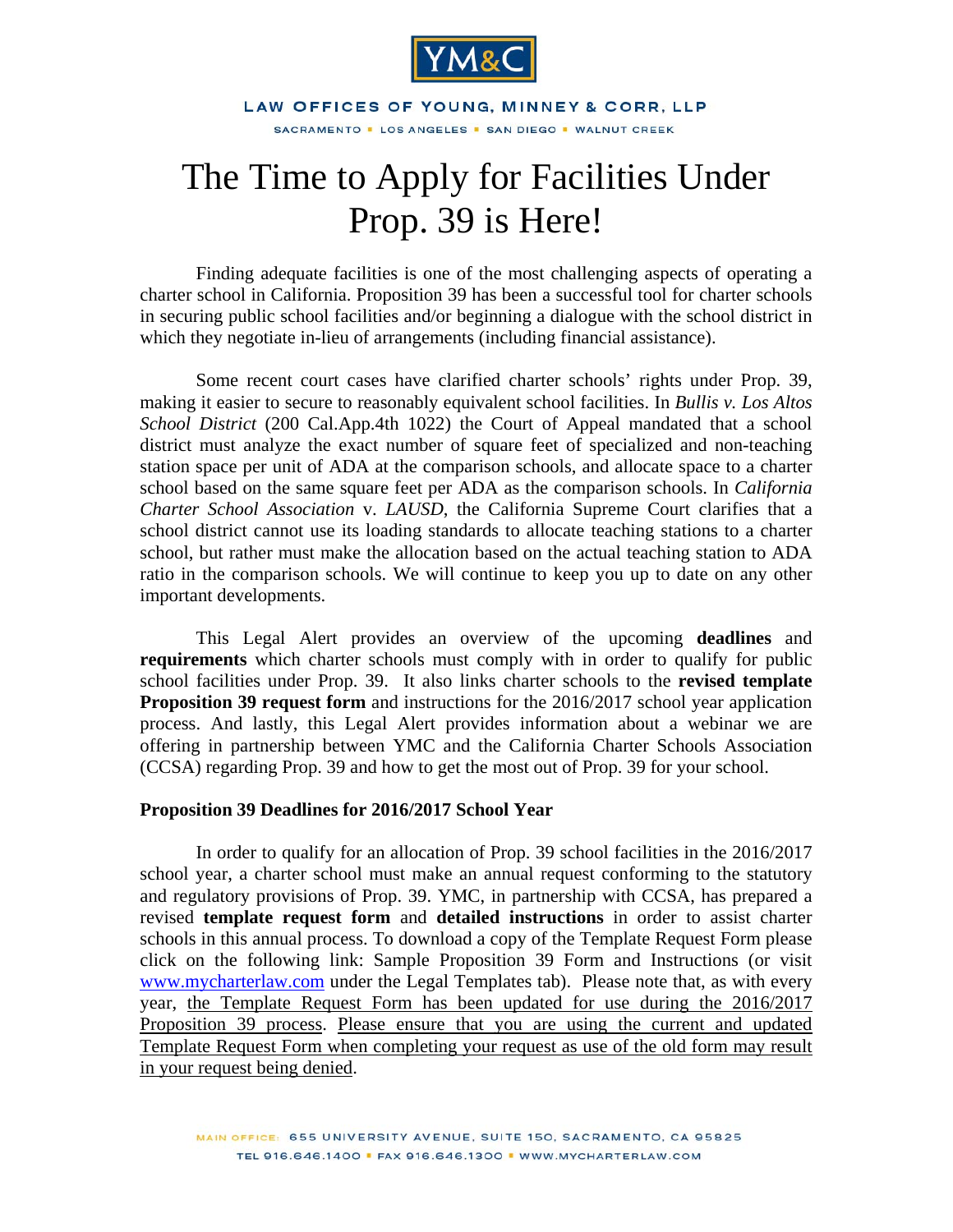Important **deadlines** in the Prop. 39 regulations:

- Both new and ongoing charter school must submit a complete Prop. 39 facilities request to the district on or before **November 1, 2015. However, because November 1 falls on a Sunday this year, your request should be submitted to your school district by Friday, October 30, 2015** (please also confirm that your district's office is not closed on Fridays). In addition, school districts may have their own Prop. 39 board policies, administrative regulations, and request forms that charter schools must comply with; you should request these documents from your district in writing. Lastly, a charter school should review its charter, memorandum of understanding, and any facilities use agreement for any other possible restrictions, requirements or timelines.
- $\mathcal{F}$  New or proposed charter schools (i.e., not operating during the 2016/2017 school year) must submit their charter petitions by **October 30, 2015** (rather than the regulatory deadline of November 1, 2015 for reasons identified above) and receive approval of their charter by **March 15, 2016**, in order to qualify for facilities during the 2016/2017 school year.

# **Review the Instructions and the Law Carefully: Noncompliance can be Fatal to your Application**

Please review the Instructions in the Template Request Form very carefully; skipping or eliminating any part of the form or process could jeopardize the charter school's right to a facility. YMC has also prepared a compilation of the Prop. 39 statutes and regulations that can be downloaded for reference and to assist in the negotiations of a charter school's Prop. 39 facility allocation. To download a copy of the Prop. 39 statutes and regulations please click on the following link: [Proposition 39 and Implementing](http://mycharterlaw.com/legTempl.asp)  [Regulations](http://mycharterlaw.com/legTempl.asp) or visit www.mycharterlaw.com under the Resource Documents tab.

## **Begin Preparing Now!**

 Collecting Intent to Enroll forms, calculating your projected Average Daily Attendance, and other documents necessary for submission of a complete request is a time-consuming and complicated process. We strongly encourage you to begin the process now, especially the collection of Intent to Enroll forms. In addition, a number of districts are now asking for information regarding how Intent to Enroll forms were collected, so we encourage you to keep track of this information in case it is necessary.

## **Proposition 39 Webinar and Pro Bono Services!!**

Want to better understand your school's entitlements under Prop. 39 or need help in completing your Prop. 39 request? Want to learn how to get the most out of Prop. 39 for your school? In partnership with CCSA, YMC encourages you to view our free